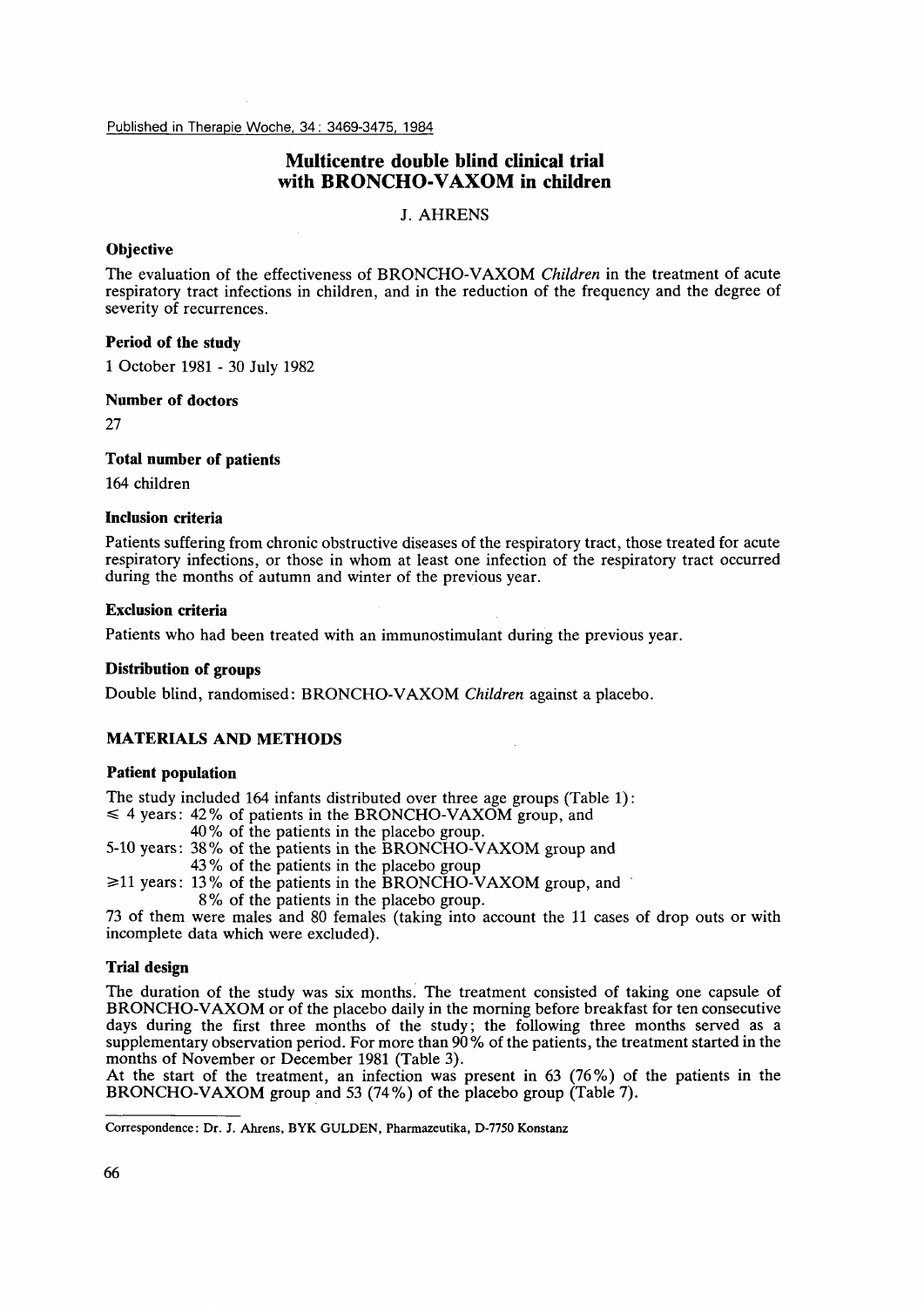Respiratory tract infections (among others: colds, influenza) were diagnosed in 39% of the BRONCHO-VAXOM group and 33 *Yo* of the placebo group. Other diagnoses were : bronchitis (in 28% of the patients on BRONCHO-VAXOM and 35% of those on the placebo), pharyngitis, tonsillitis, rhinitis, otitis, sinusitis and bronchial asthma (Table 8).

During the course of the six-month observation period, the number, the type, and the degree of severity of the infections, as well as the duration of any necessary antibacterial therapy and the appearance of any possible side-effects were recorded.

The doctors also provided information in regard to the patients' degree of compliance and later evaluated whether, in their opinion and that of the patients or their parents, the treatment could be considered as a success.

The two groups, BRONCHO-VAXOM and the placebo, were equally represented by age and sex distribution, time the treatment began, observation period, degree of compliance, diagnosis and the presence of an infection at the start of the treatment (Tables 1, 2, *3,* 4, *7,8).* 

### **RESULTS**

87 patients were treated with BRONCHO-VAXOM and 77 with the placebo. The treatment was interrupted in two patients in the BRONCHO-VAXOM group and one patient in the placebo group because of side-effects (Tables 5 and 6). Two patients from the BRONCHO-VAXOM group and four from the placebo group were excluded from the trial because of poor compliance (Table 4).

A biometric evaluation could thus be undertaken in **83** patients on BRONCHO-VAXOM and 72 on the placebo.

#### **Frequency of infections**

Infections appeared during the first month of treatment in 63 patients treated with BRONCHO-VAXOM and 53 patients treated with the placebo.

During the first month of treatment, in the BRONCHO-VAXOM group, 43 patients suffered from a single infection, 14 from 2 infections and 2 from 3 infections. In the placebo group, 33 patients suffered from a single infection, 16 from **2** infections and 4 from 3 infections. The frequency of infection diminished in a constant manner for both groups, although more strongly under BRONCHO-VAXOM by comparison with the placebo, for the following two months of treatment and the next three months of observation. In the patients of the BRONCHO-VAXOM group, the incidence of multiple infections was particularly reduced from the third month of treatment, whilst it remained unchanged in the patients of the placebo group (Fig. 1).

The numbers of BRONCHO-VAXOM patients who had suffered an infection during the first month of treatment and in whom no new infection appeared during each month of the three-month supplementary observation period, were 43, 41 and 47. These were larger than the number of equivalent patients on the placebo, in whom 32, **35** and 21 patients did not develop new infections at the corresponding times. The frequency of infections was reduced overall on BRONCHO-VAXOM, whilst it remained unchanged or even increased on the placebo during the course of the treatment and supplementary observation months. The differences between BRONCHO-VAXOM and the placebo were statistically significant when the 6th observation month was compared to the first treatment month  $(p<0.01$ , Uleman's test, [Table 10\).](#page-6-0)

#### **Degree of severity of infections**

During the first month of treatment, the degree of severity of infections in the BRONCHO-VAXOM group was classified as mild in 19 cases, moderate in **34** cases and marked in 28 cases. In the placebo group, the degree of severity was classified as mild in 20 cases, moderate in 29 cases and marked in 28 cases.

There was no difference between the two groups in regard to the frequency and the degree of severity of infections during the first month of treatment. In comparison with the placebo, the degrees of severity of infections then diminished in an increasing manner from the second month of treatment with BRONCHO-VAXOM. Thus, by the sixth month of observation, only 17 infections were classified as mild, 9 as moderate and **4** as marked in the BRONCHO-VAXOM group compared with 21 mild, **18** moderate and 10 marked in the placebo group (Fig. **2).** The relative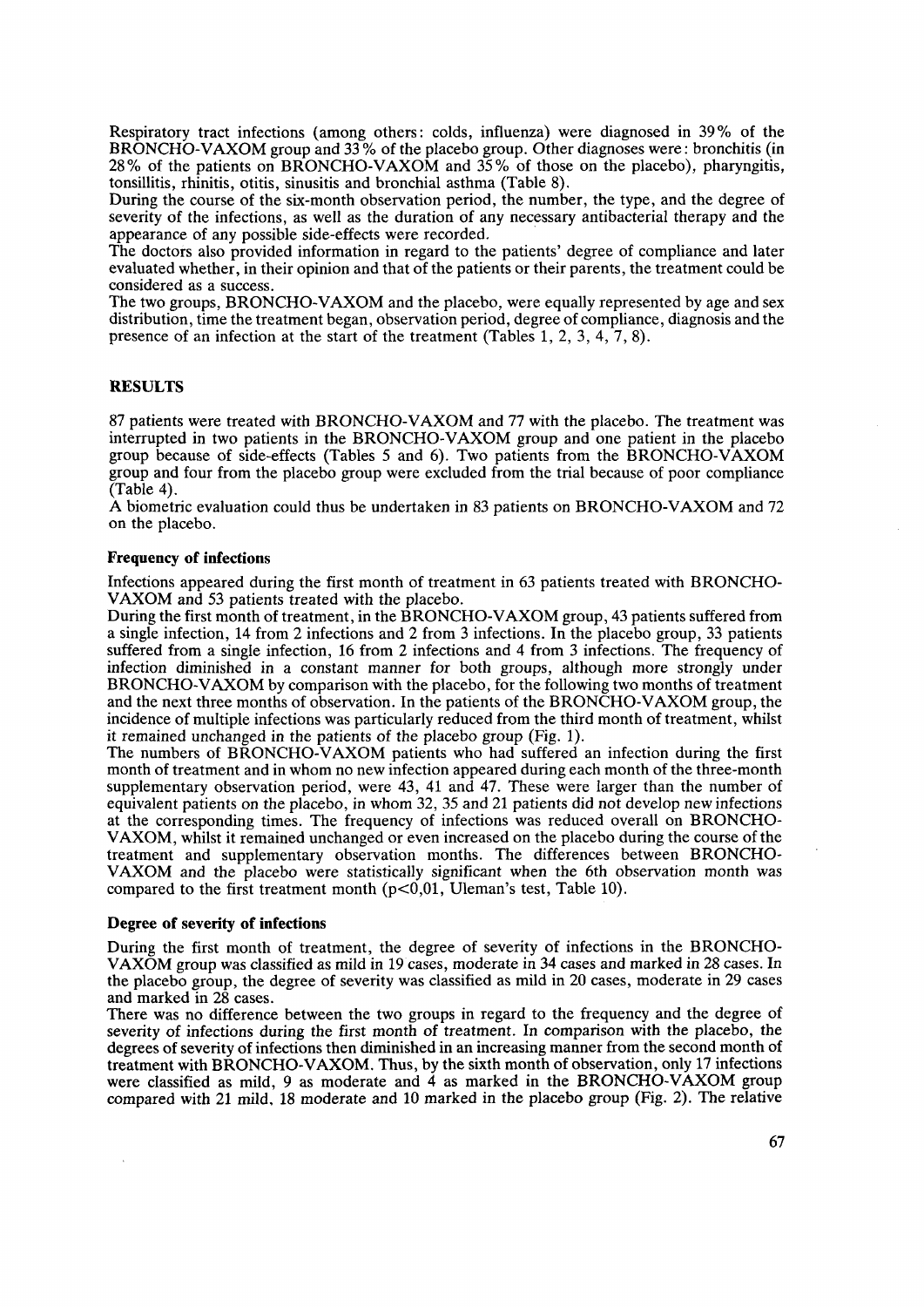incidences of infections, obtained by multiplying the number of infections by their degree of severity (mild = 1, moderate = 2, marked = 3), were noted for each observation month. The differences were highly significant in favour of BRONCHO-VAXOM by the sixth month (p<O,OOl, Uleman's asymptotic test, Table 9).

#### **Duration of concomitant antibacterial treatment**

During the first month of treatment, the 83 patients of the BRONCHO-VAXOM group received antibacterial treatment for respiratory tract infections for a total **of** 146 days as compared to 169 days for the 72 patients on the placebo. During the third treatment month and in particular during the supplementary observation period at the 4th, 5th and 6th months, a clearly smaller number of antibacterial medications was administered to the patients under BRONCHO-VAXOM (Fig. 3 and 4).

#### **Overall evaluation of the therapeutic success by the doctor and the patient**

The doctors noted a positive response in 38 (46%) of the patients in the BRONCHO-VAXOM group and 19 (26,5%) **of** those in the placebo group.

On the other hand, for 25 (30%) BRONCHO-VAXOM patients and 26 (36%) placebo patients, a positive response was classified as possible. Furthermore the doctors considered the effect to be questionable in 9 (11 **Yo)** of the patients in the BRONCHO-VAXOM group and **14** (19,5 *YO)* in the placebo group. No therapeutic success was noted in 11 (13%) of the patients treated with BRONCHO-VAXOM and in 13 (18%) of those on the placebo. The difference between the two groups was statistically significant  $(p<0.05$ , Uleman's test).

Evaluation of the treatment by the patients (or their parents) gave similar results. Of the patients in the BRONCHO-VAXOM group, 48 (58%) pointed out a clear improvement compared with 23 (32%) **of** those in the placebo group. As was the case with the doctors, 12 (14,5 *YO)* of the patients (or their parents) in the BRONCHO-VAXOM group and 16 (22%) of those in the placebo group noted no effect from the product [\(Table 11,](#page-6-0) fig. 5).

#### **Tolerance**

The doctors noted that BRONCHO-VAXOM was well tolerated in 83 (98%) of the cases and the placebo in 66 (91%) of the cases. 2 (2%) of the patients in the BRONCHO-VAXOM group and **7** (9%) of those **in** the placebo group reported side-effects. The treatment was interrupted in 2 (2 **YO) of** the patients in the BRONCHO-VAXOM group and in one patient in the placebo group. The regimen was continued for most of the patients who reported side-effects whenever it could be shown by a third party examining the randomisation code, that the patients were receiving the placebo (Table 5). In no case was it possible to establish a clear link with BRONCHO-VAXOM (Table 6). Similar side-effects were, on the other hand, reported more often in the placebo group (Table 6).

| Age                 | $\leq 4$ years                 | 5-10 years          | $\geq 11$ years | Total | Drop out and<br>incomplete data |
|---------------------|--------------------------------|---------------------|-----------------|-------|---------------------------------|
| Product             |                                |                     |                 |       |                                 |
| <b>BV</b>           | 37<br>$(42\%)$                 | 33<br>(38%)         | $(13\%)$        | 87    | (7%)                            |
| P                   | 31<br>$(40\%)$                 | 33<br>(43%)         | 6<br>$(8\%)$    | 77    | $(9\%)$                         |
| Minimum:            | <b>BRONCHO-VAXOM</b><br>1 year | Placebo<br>1 year   |                 |       |                                 |
| Maximum:<br>Median: | 19 years<br>5 years            | 18 years<br>5 years |                 |       |                                 |

|  | <b>Table 1:</b> Demographic data: age                   |  |
|--|---------------------------------------------------------|--|
|  | Results for 164 children (87 BRONCHO-VAXOM, 77 placebo) |  |

The age distribution did *not* show any significant difference according to the  $\chi^2$  test.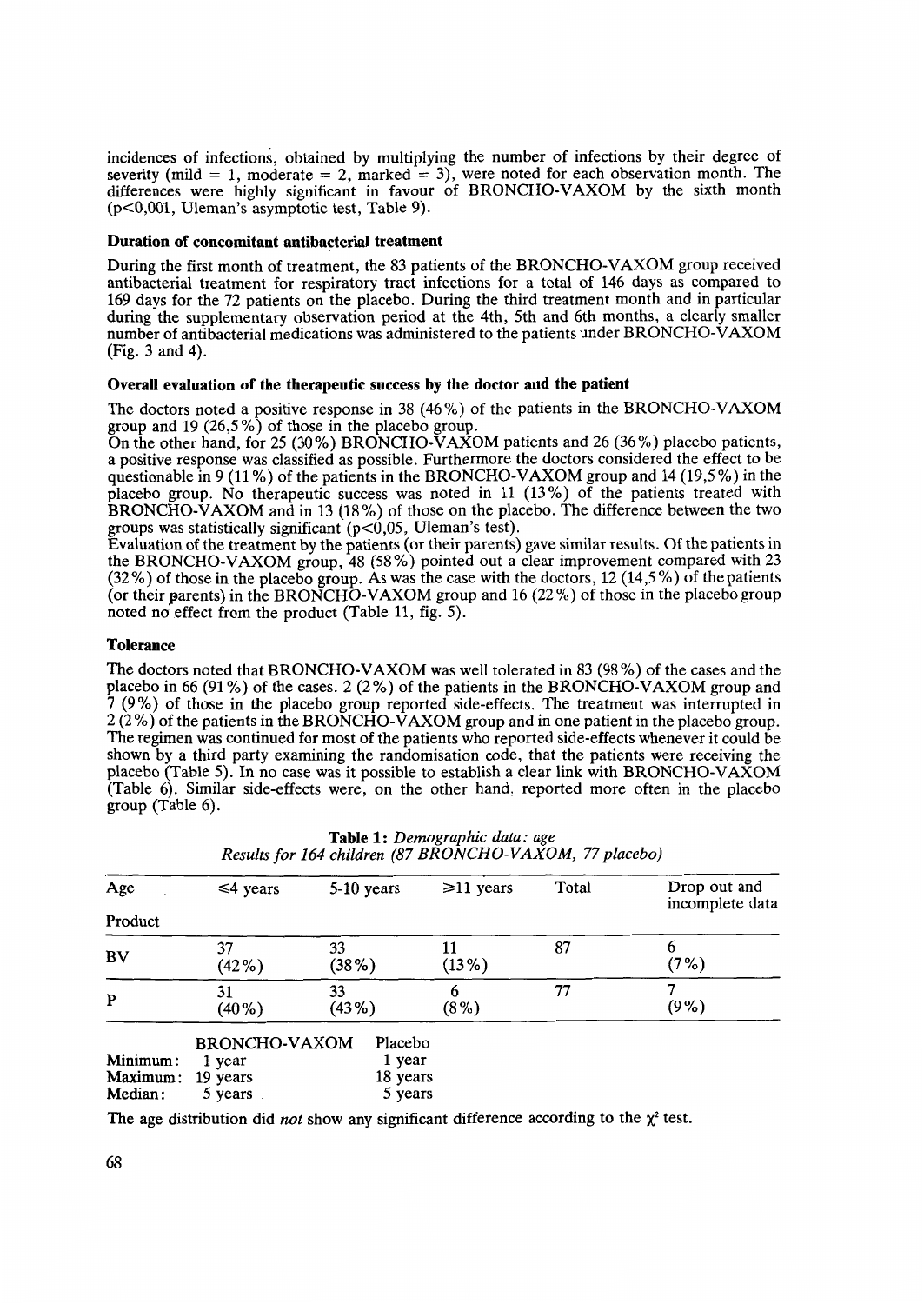**Table 2:** *Demographic data: sex* 

| Sex | Male | Female | Total | Drop out and<br>incomplete data |
|-----|------|--------|-------|---------------------------------|
| BV  | 39   | 43     |       |                                 |
|     | 34   | 27     | 75    |                                 |

The two groups did *not* show any significant difference according to the  $\chi^2$  test.

**Table 3:** *Beginning of the treatment* 

| 1981/82     | Oct. | Nov.                      | Dec.           | Jan.                               | Feb.                     | Mar. | Drop out | Total patients       |
|-------------|------|---------------------------|----------------|------------------------------------|--------------------------|------|----------|----------------------|
| BV          |      | 41<br>$(49,5\%)$ $(43\%)$ | 36             | $\overline{\bf 4}$<br>(5%)         | 2<br>$(2,5\%)$           |      |          | 87                   |
| P           |      | 33<br>(46%)               | 35<br>$(49\%)$ | $\overline{\mathbf{4}}$<br>$(5\%)$ |                          |      | 5        |                      |
|             |      |                           |                |                                    |                          |      |          |                      |
|             |      |                           |                |                                    | Duration of observations |      |          |                      |
|             | 6    | 5                         | 4              | 3                                  | 2                        |      | Drop out |                      |
| Month<br>BV | 75   |                           | 8              |                                    |                          |      |          | Total patients<br>87 |



| BV        |                           |
|-----------|---------------------------|
|           |                           |
|           | $(90\%)$<br>69            |
| (2%)      | $(5\%)$<br>$(5\%)$        |
| 86 (100%) | 77 (100 %)                |
|           |                           |
| 87        |                           |
|           | $(97\%)$<br>83<br>$(1\%)$ |

**Table 4:** *Compliance*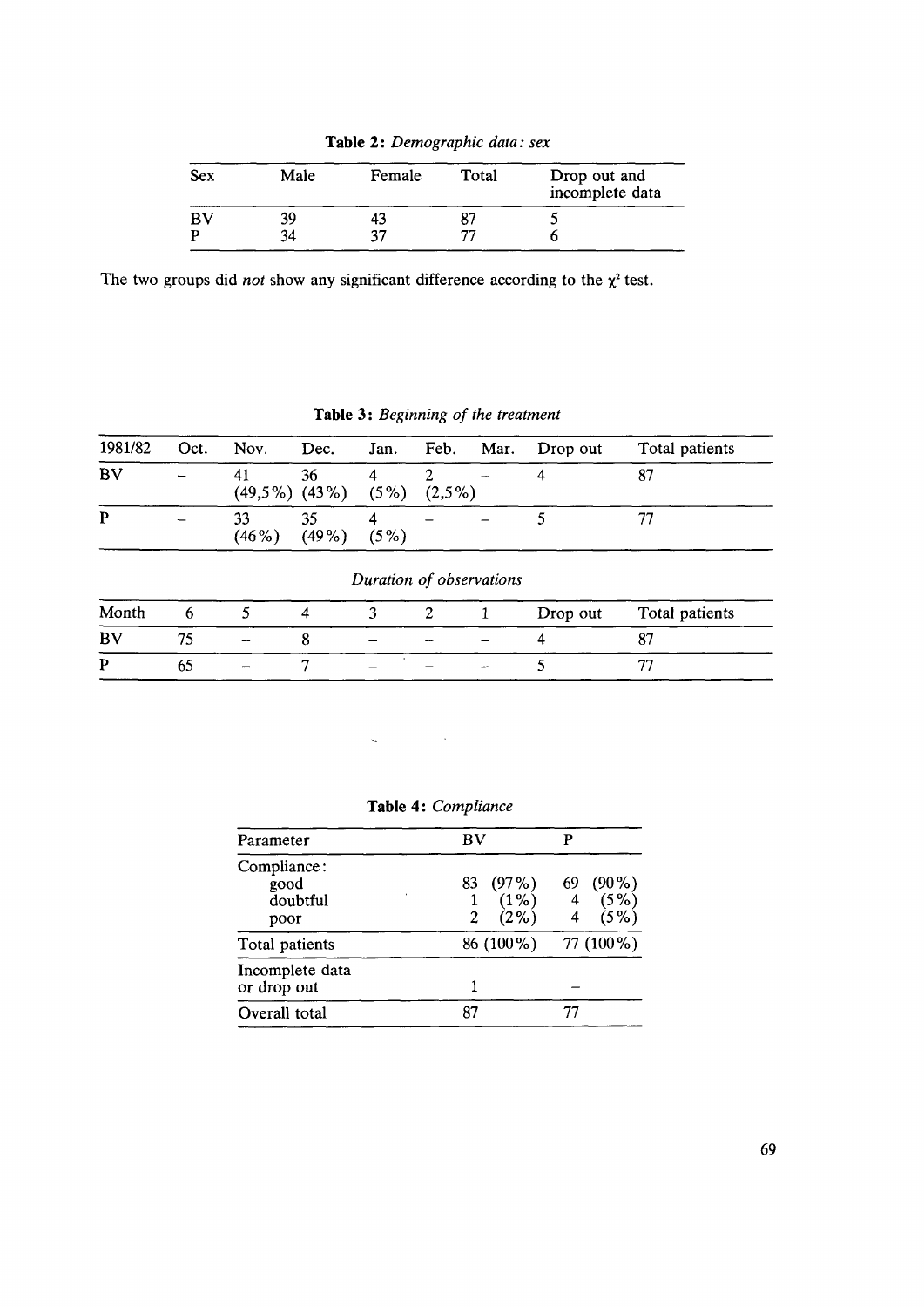|  |  | <b>Table 5: Tolerance</b> |
|--|--|---------------------------|
|--|--|---------------------------|

|                                                   | BV         |            |
|---------------------------------------------------|------------|------------|
| Good tolerance                                    | 83 (98%)   | 66 (91%)   |
| Drop out (see table 6)                            |            |            |
| Side-effects without<br>interruption of treatment |            | $(8\%)$    |
| Side-effects with<br>interruption of treatment    | 2 $(2\%)$  | $1(1\%)$   |
| Total patients                                    | 87 (100 %) | 77 (100 %) |

(The different rates of interruption of treatment are obviously explained by the fact that after the opening of the randomisation code, the patients in the placebo group continued with the trial, whilst those in the BRONCHO-VAXOM group interrupted it.)

> $\frac{1}{2} \frac{1}{2}$  .  $\mathbf{v}_t$

> > $\bar{\mathcal{L}}$

# **Table** *6* : *Reported side-effects*

BRONCHO-VAXOM group  $(n = 87)$ 

| Patient | Type of<br>number side-effect    | Doctor's comments                                                                                    | Interruption of<br>treatment |
|---------|----------------------------------|------------------------------------------------------------------------------------------------------|------------------------------|
| 27      | Abdominal pains<br>and diarrhoea | Immediately after the 1st capsule<br>(the patient interrupted the<br>treatment for personal reasons) | Interruption                 |
| 69      | Gastrointestinal<br>distress     | No relationship to<br><b>BRONCHO-VAXOM</b>                                                           | Interruption                 |

Placebo group  $(n = 77)$ 

|                | Hyperkeratotic<br>folliculitis on<br>the forehead and neck |                                                                                                            | No interruption        |
|----------------|------------------------------------------------------------|------------------------------------------------------------------------------------------------------------|------------------------|
| 2              | Loss of hair                                               | Ouestionable                                                                                               | <i>No</i> interruption |
| $\overline{3}$ | Facial folliculitis                                        | In the first month                                                                                         | No interruption        |
| 6              | Feeling of<br>gastrointestinal<br>pressure                 | Several times after the dose<br>(10-15 minutes), no vomiting,<br>spontaneous regression of the<br>troubles | No interruption        |
| 14             | Vomiting                                                   |                                                                                                            | <i>No</i> interruption |
| 25             | Uncontrollable cough<br>of long duration                   | Developed into pertussis (mother<br>refused permission to continue the<br>treatment)                       | Interruption           |
| 56             | Allergy                                                    | Red spots on the trunk                                                                                     | <i>No</i> interruption |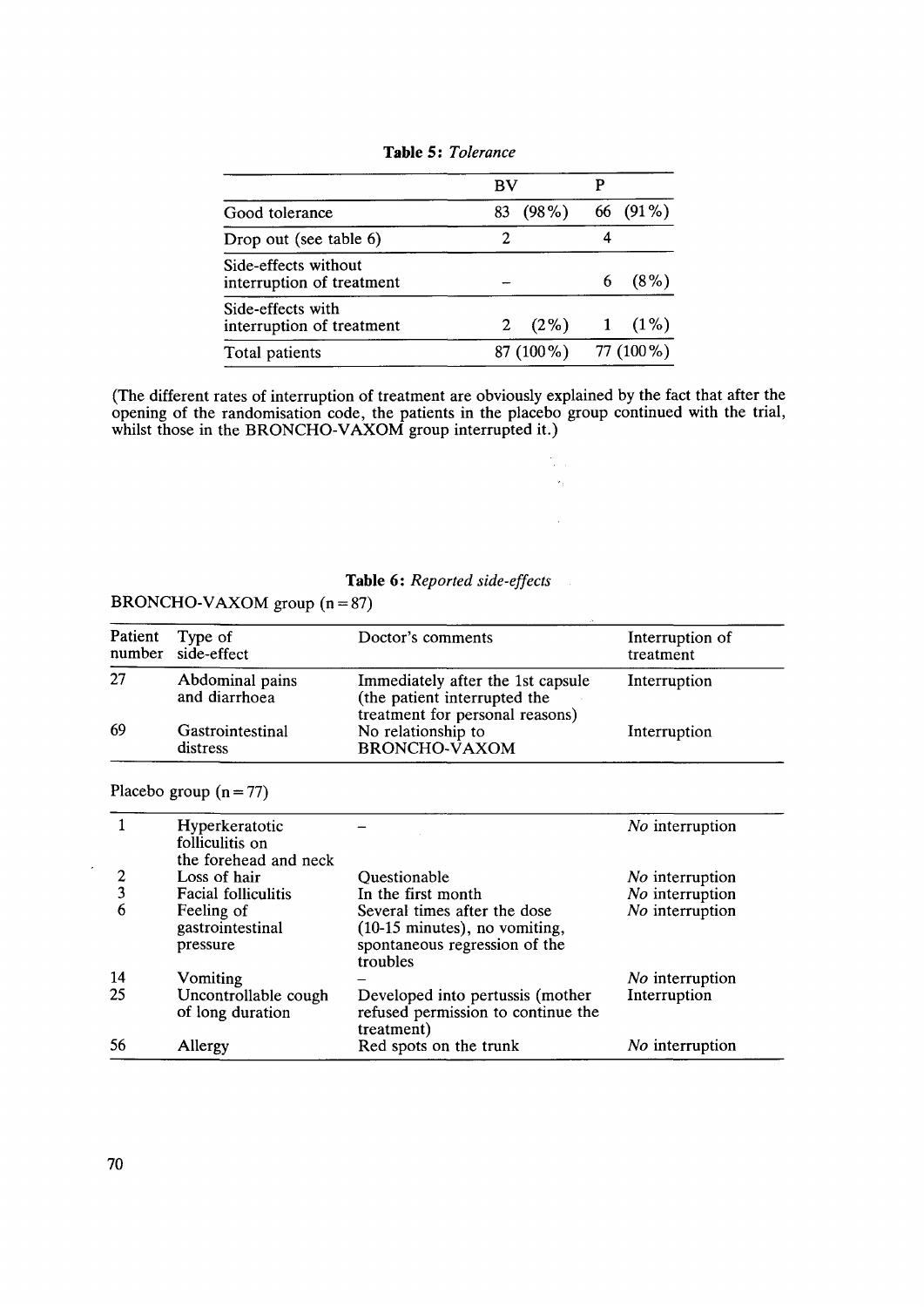| Product | Yes      | N <sub>0</sub> | Total patients |
|---------|----------|----------------|----------------|
| BV      | 63 (76%) | 20(24%)        | 83 (100 %)     |
| P       | 53 (74%) | $19(26\%)$     | 72 (100 %)     |

**Table 7:** *Presence of infection at the start of treatment* 

This distribution was *not* significantly different according to the  $\chi^2$  test.

| Diagnoses                                         | BV  | %    | p   | %        |
|---------------------------------------------------|-----|------|-----|----------|
| Sore throat                                       | 18  | 5,9  | 23  | 7,6      |
| Bronchial asthma                                  |     | 1,3  |     | $_{1,0}$ |
| <b>Bronchitis</b>                                 | 87  | 28,4 | 105 | 34,6     |
| Respiratory tract infections<br>(cold, influenza) | 119 | 38,9 | 100 | 32,9     |
| Pharyngitis                                       | 40  | 13,1 | 36  | 11,8     |
| Rhinitis                                          | 15  | 5,0  | 15  | 4,9      |
| <b>Sinusitis</b>                                  |     | 1,6  |     | 2,3      |
| Otitis                                            | 16  | 5,2  | 11  | 3,6      |
| Others (periporitis, pyodermia)                   | 2   | 0,6  |     | 1,3      |
| Total diagnoses                                   | 306 | 100  | 304 | 100      |

**Table 8** : *Distribution* of *diagnoses* 

**As** one patient might have had several infections, the number of diagnoses is higher than that of the patients ( $n = 83$ , BRONCHO-VAXOM group;  $n = 72$ , placebo group). The  $\chi^2$  test is not applicable, as it presumes independent parameters.

| Number of<br>infections×degree | 1st month |    |      |    | 2nd month 3rd month |    | 4th month |    | 5th month |      | 6th month |    |
|--------------------------------|-----------|----|------|----|---------------------|----|-----------|----|-----------|------|-----------|----|
| of severity                    | BV        | P  | BV   | P  | BV                  | P  | BV        | P  | BV        | P    | BV        | P  |
|                                | 20        | 19 | 32   | 32 | 36                  | 36 | 44        | 32 | 51        | 42   | 57        | 28 |
|                                | 13        | 10 | 14   | 10 | 18                  | 15 | 15        | 9  | 17        | 13   | 13        | 18 |
|                                | 26        | 18 | 22   | 23 | 18                  | 14 | 19        | 14 | 10        | 10   | 8         | 15 |
|                                | 9         | 11 | 6    |    | 6                   | 2  | 3         | 13 |           |      |           | O  |
|                                |           |    | າ    |    | ↑                   | 2  |           |    |           |      |           |    |
|                                |           |    |      |    | ∍                   |    |           |    |           |      |           |    |
|                                |           |    | 3    |    |                     |    |           |    |           |      |           |    |
| $\geq 7$                       |           | 3  | 0    |    |                     | 0  | 0         | 0  | 0         |      |           |    |
| Total patients                 | 83        | 72 | 83   | 72 | 83                  | 72 | 83        | 72 | 83        | 72   | 83        | 72 |
| Significance                   | n.s.      |    | n.s. |    | n.s.                |    | n.s.      |    |           | n.s. | p<0,001   |    |

**Table 9:** *Number of infections* **X** *degree of severity (see Fig. 1 and* 2)

*Highly significant* reduction at the 6th observation month  $(p<0,001, Uleman's$  asymptotic test).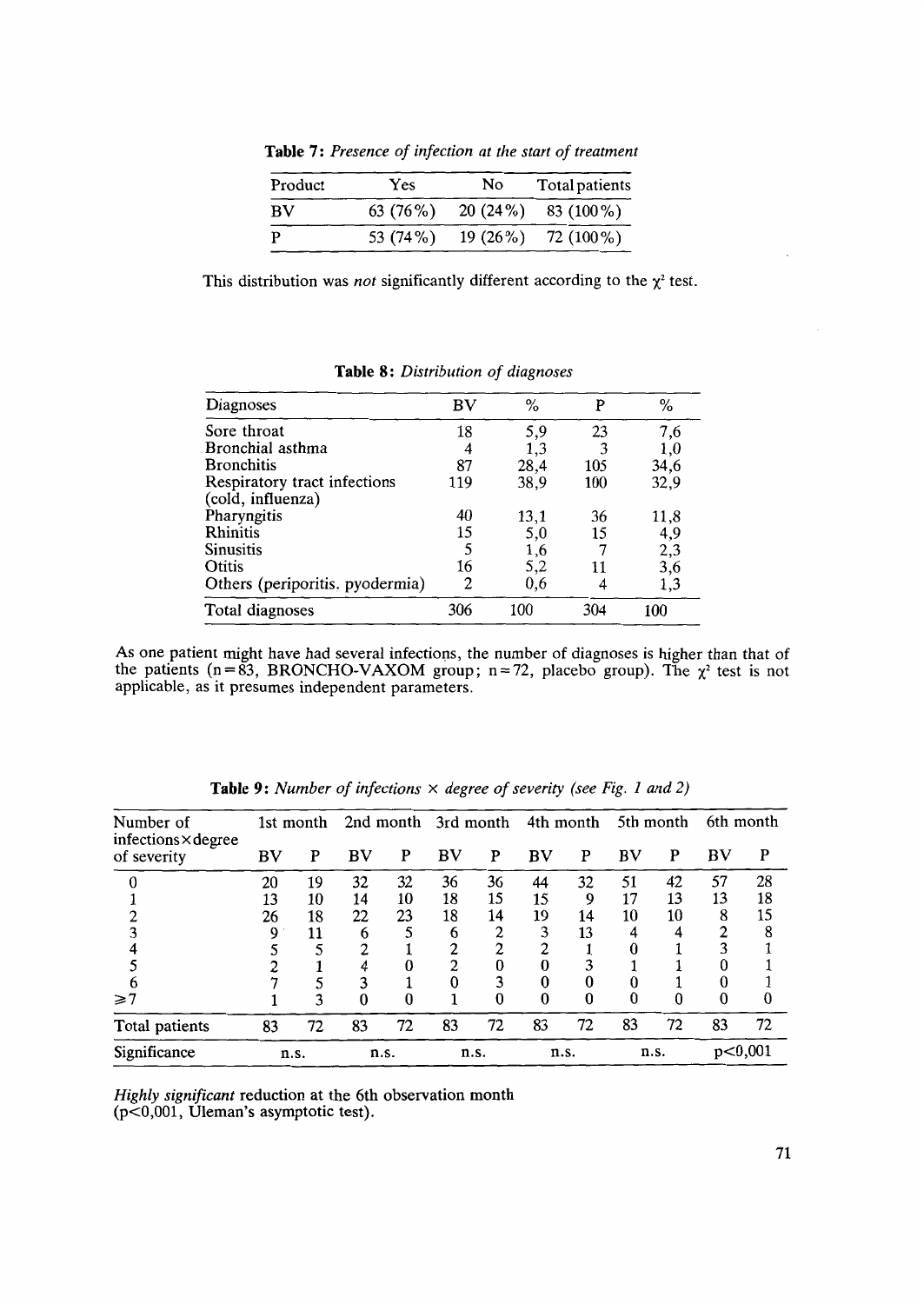| Infection frequency                                                   | 4th month<br>compared to 1st |    | 5th month<br>compared to 1st |    | 6th month<br>compared to 1st |    |
|-----------------------------------------------------------------------|------------------------------|----|------------------------------|----|------------------------------|----|
|                                                                       | BV                           | P  | BV                           |    | BV                           |    |
| Without symptoms<br>No infection after treatment                      | 43                           | 32 | 41                           | 35 | 47                           | 21 |
| Number of infections reduced                                          | 10                           | 12 | q                            |    | 4                            | 17 |
| Stationary                                                            | 28                           | 20 | 18                           | 14 | 20                           | 18 |
| Increased                                                             |                              | 8  |                              | 9  | 4                            | 9  |
| Observation period shorter<br>than $6, 5$ and $4$ months respectively |                              |    | 8                            |    | 8                            |    |
| Total number of patients                                              | 83                           | 72 | 83                           | 72 | 83                           | 72 |
| Significance                                                          | n.s.                         |    | n.s.                         |    | p<0,01                       |    |

<span id="page-6-0"></span>**Table 10:** *Regression of infections* 

**Table 11:** *Evaluation of the effect by the doctor and the patient* 

| Parameter                                     | Doctor |    | Patient |                                            |  |
|-----------------------------------------------|--------|----|---------|--------------------------------------------|--|
|                                               | BV     |    | BV      | Number of patients Number of patients<br>P |  |
| Evident effect                                | 38     | 19 | 48      | 23                                         |  |
| Possible effect                               | 25     | 26 | 12      | 25                                         |  |
| Questionable effect                           | 9      | 14 | 11      | 6                                          |  |
| No effect                                     | 11     | 13 | 12      | 16                                         |  |
| Incomplete data                               |        |    |         | 2                                          |  |
| Total patients                                | 83     | 72 | 83      | 72                                         |  |
| Significance<br>(Uleman's<br>asymptotic test) | p<0,05 |    | p<0,05  |                                            |  |

The difference between BRONCHO-VAXOM and the placebo **is** *significant*  (p<0,05, Uleman's asymptotic test).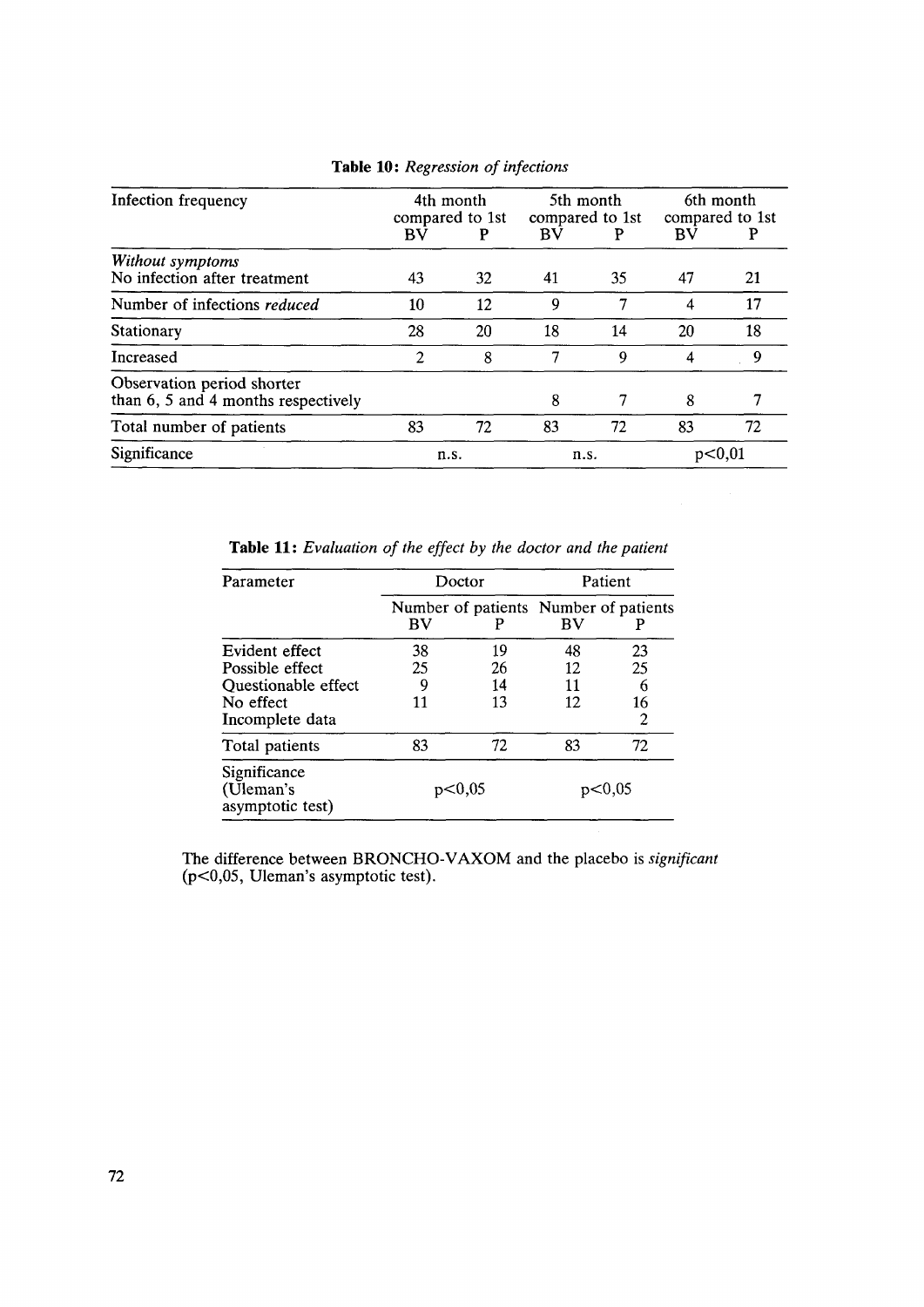

**Fig. 1:** Number of patients suffering from infections

**Fig. 2:** Decrease in degree of severity of infections

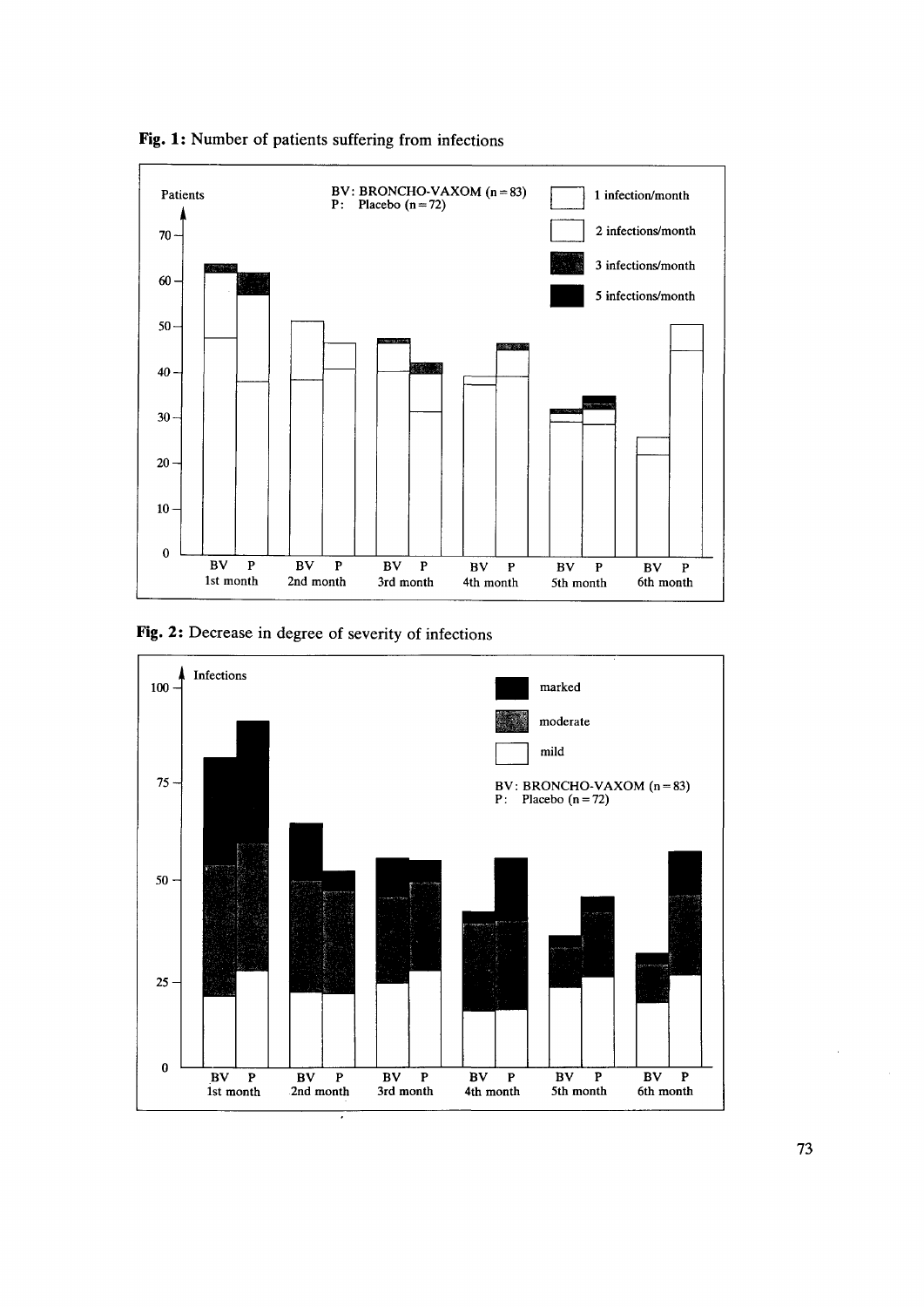

**Fig. 3:** Duration of antibacterial treatment (days in relation to the total number of patients)

**Fig. 4:** Number of infections per month



*Figs.* **3** *and 4:* **As** these represent the total of the inter- and intra-individual data, **a** statistical analysis of the interference could not be performed.

 $\bar{z}$